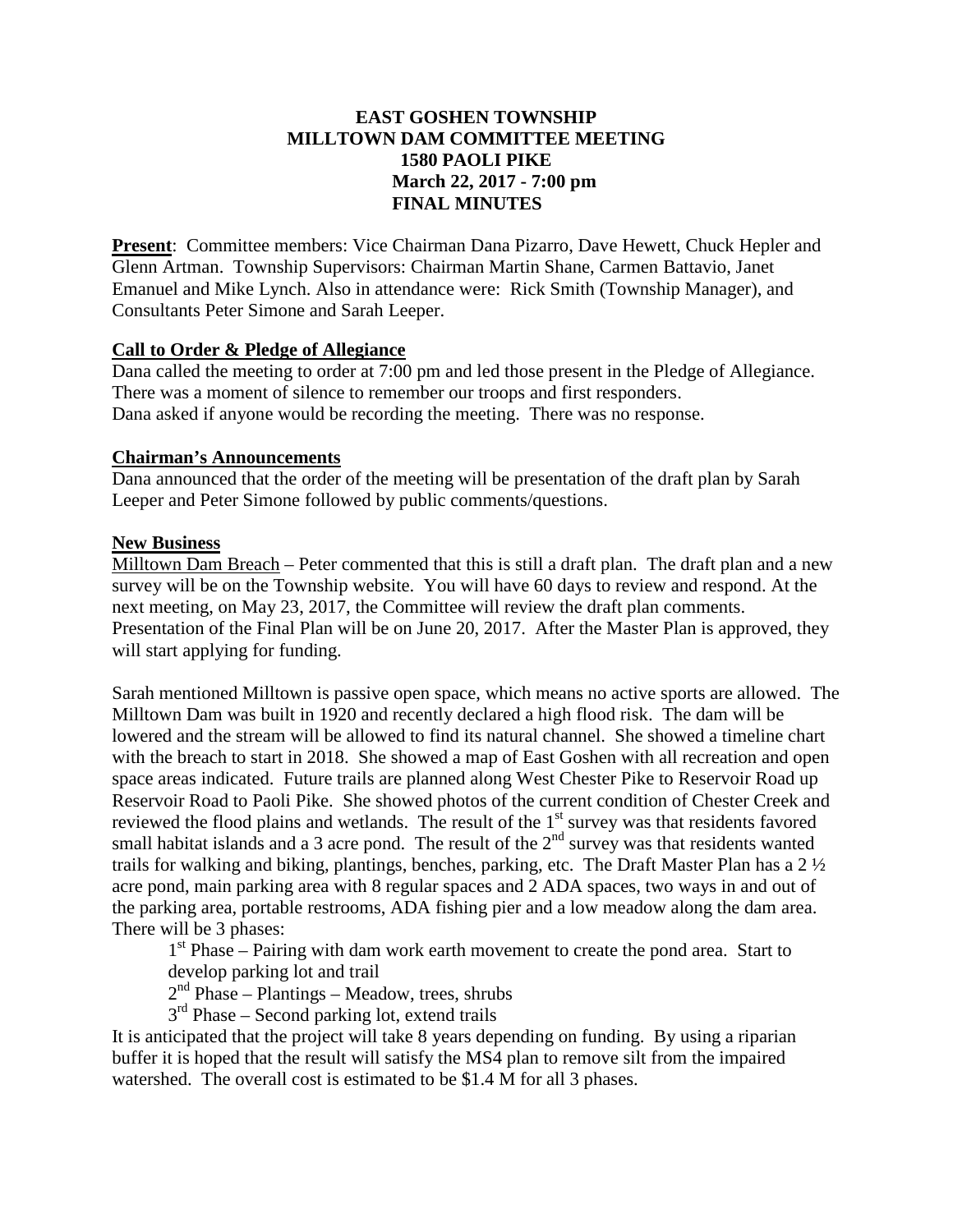Peter commented that they will apply to DCNR for \$500,000 and DCD for \$250,000 to start phase #1 in 2018. If we don't get that funding, then we will wait a year to reapply. Marty commented that since we don't know how funding will go, might we have to eliminate funding for Hershey Mill Dam? Peter answered yes. The DCNR gives grants on merit. DCNR funding is from the PA real estate transfer tax. He feels this plan fits so many of their priorities that the only thing that might cause a delay is competition. This year lower the water in stages, the vegetation starts to grow then start the breach.

# **Public Comments and Questions**

1. Ed Decker, 40 Lochwood Lane – asked when the draw down will start. Sarah answered May.

2. Mike Lynch (supervisor) – Does the DEP have to sign off on the 3 acre pond? Rick responded that the DEP has seen the plan and as long as it doesn't flood they are okay with it. Peter mentioned that the permit will be for 5 years and he recommends waiting a year if funding isn't available this year. He also mentioned that you could do phase 1 and have it usable for several years, then do the other phases when funding is available.

Sarah mentioned that the DCNR application needs to be submitted in April with an answer in the fall. The DCD application deadline is June with an answer by December.

Rick commented that the Township will let the residents know when grants are approved.

3. Ed Decker, 40 Lochwood Lane – He thought there wasn't to be restrooms. Dana pointed out that during the last meeting it was discussed to have them on a trial basis first to see how much use there would be.

Mr. Decker asked why the pond decreased to  $2\frac{1}{2}$  acres. Sarah mentioned that they worked with different concepts to stay away from the wetlands. Dana commented that silt removal will alter the size too. Peter mentioned that the way in which the stream settles may also effect the pond. Mr. Decker asked about the second parking lot in Supplee Valley. Sarah explained that the trail along Reservoir Road will cross Strasburg Road to connect with the Supplee Valley Trail so this area was considered for additional parking.

Mr. Decker asked about the construction contingency of 15%. Who controls that? Peter answered that no one owns it, it is an estimate. Because this is a public project it has to be publicly bid so there may be other factors that will impact the cost. Dana commented that he has seen some contingencies as high as 35%.

4. Jim Seeley, 47 Lochwood Lane – There is less parking than he hoped for. Will there be additional parking? Peter answered that the Township could add more in the future. Mr. Seeley asked about flooding. Peter commented that there is no body of water up against the dam impoundment. Sarah mentioned that new pond water level is 5 feet lower than the current pond. Mr. Seely asked if this would ever be considered hazardous again. Rick answered no.

5. Janet Emanuel (Supervisor) – The Paoli Pike Task Force has to come up with trails from various parts of the township to connect with the Paoli Pike Trail. One is Reservoir Road. They would appreciate any information on the trail in this plan. Rick explained that this plan will get us half way to Paoli Pike.

6. Baxter Wellmon, 46 Lochwood Lane – He feels the Phase 1 map is misleading because it shows plantings which won't be there for 2 or 3 years. Peter commented that Phase 1 will do all